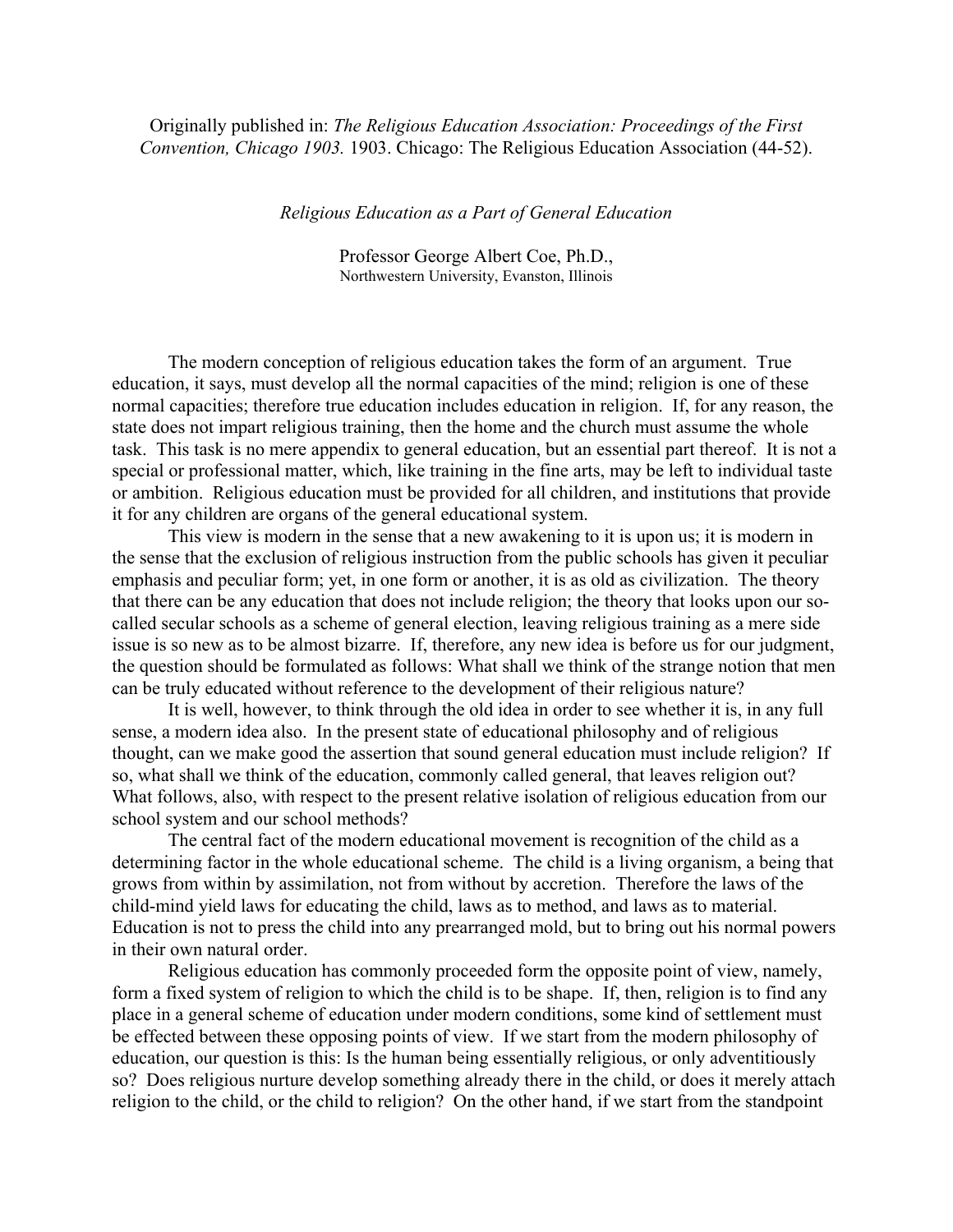of religion, our question is: Does not all education aim to fit the child for some goal or destiny; and, if so, how does religious education differ from any other except through its definition of the goal?

That the child has a religious nature can be asserted with a degree of scientific positiveness that was never possible before the present day. First, every theory that makes religion a mere by-product of history has been almost universally abandoned. Religion has come up out of the mind of man as a natural response to universal experience. There is a debate as to the content, the utility, and the significance of this response, but none as to its naturalness. The psychology of the day finds that religion is as deeply rooted in human nature as any of the higher instincts or impulses that distinguish man from lower orders of life.

The idea that religion belongs to man as such has been reinforced in recent years by accumulating evidence that the development of the human individual runs parallel, in a general way, to the evolution of man. The individual is said to recapitulate the history of his race. It follows that the mighty power and pervasiveness of religion in general history are to be looked for in miniature in child-life.

Observation confirms this presumption. The kindergarten, the highest outward expression of our knowledge of child-nature, is squarely built upon the religiousness of the child. Frobel's whole plan of education revolved around the thought that God is a present reality within us and within nature about us, and that the end of education is to make us conscious of his presence. This was a philosophical idea, of course, but to Frobel's eye, and according to the experience of kindergartners, the child freely, joyously responds to it.

The same observation has been made within the home circle. What is that wondrous reverence and sense of dependence with which children look up to their parents, sometimes actually believing that the father is God, but the first stage of the feeling of absolute dependence which Schleiermacher declared to be the essence of religion? The appetite of children for fairytales, wonder-stories, and heroic legends reveals the very same impulse that once peopled the woodlands, the mountains, and the sea with supernatural beings, heard in the thunder the voice of the storm-god, beheld in the rising sun the very face of divinity, and traced our human pedigree back to demigods.

The evidence becomes piercingly luminous in the period of adolescence, when childhood culminates and pauses before settling into the fixed forms of manhood. Adolescence reveals in the blossom the seeds that were germinating through infancy and childhood. What distinctly human quality— one not shared with the brutes—is more characteristic of adolescence that susceptibility to the ideal longings that culminate in religion? Interfused with the hero-worship, the romanticism, the truth- and beauty-seeking, the self-consciousness of youth, is a reaching out after something more satisfying than all that our eyes see and our hands handle.

The philosophy of religion goes one step farther, and declares that analysis of human consciousness in its three phases—the true, the good, and the beautiful—reveals the idea of god as implicit in the whole of our conscious life.

Here religious education takes its stand. It declares, with all the authority of the history of the race, with all the authority of sound observation and analysis, that religion is an essential factor of the human personality, and that, therefore, a place must be found for religious education within general education.

We reach this conclusion from the pedagogical point of view. But there is also a religious point of view. The pedagogue says: "Bring out what is already in the child." Religion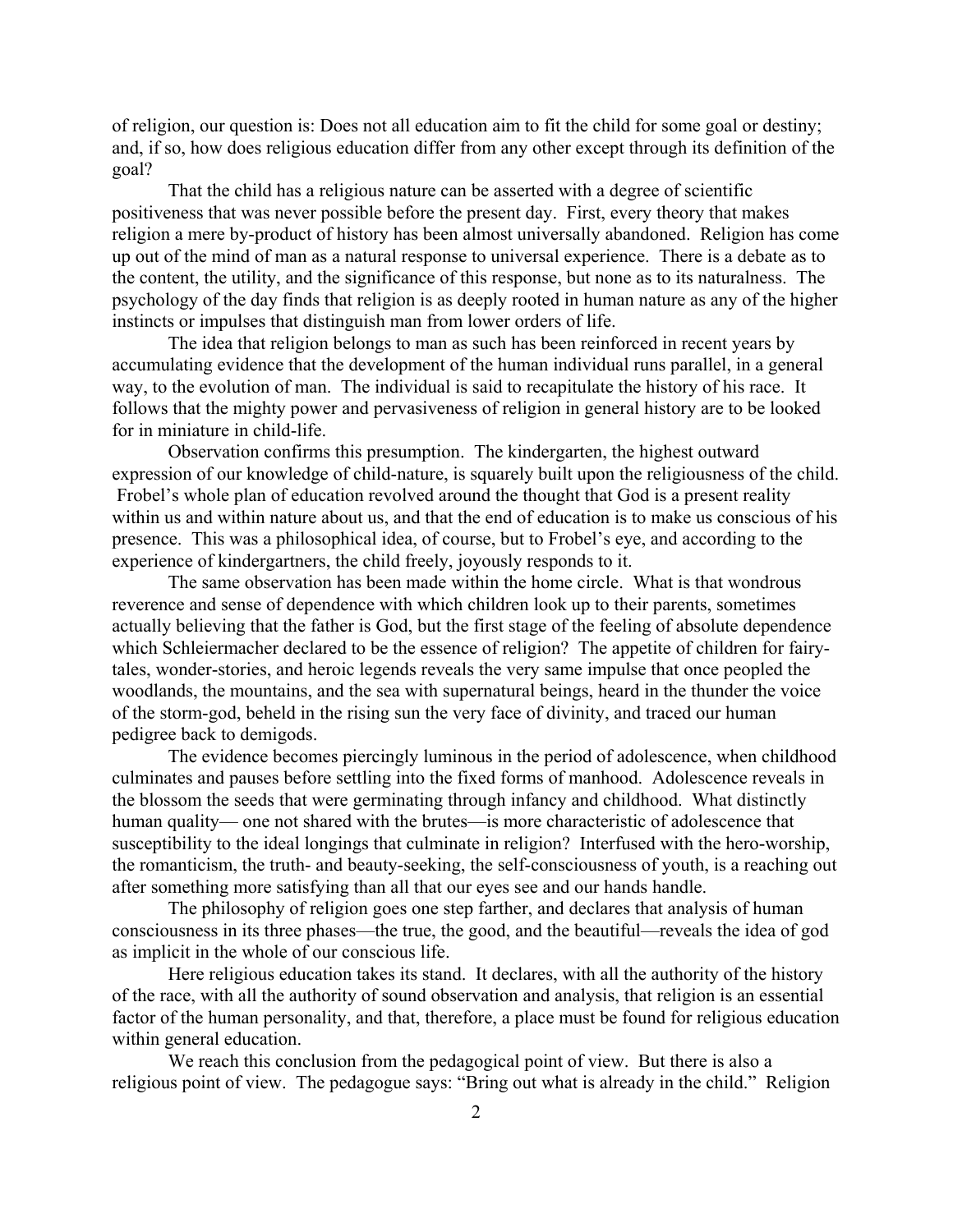says: "Bring the child into obedience to the will of God." Apparently education is guided by what the child already is, where as religion prescribes what he must become. Can we unite these two points of view?

The case is not different for religious education from what it is for education universally. The reason why schools exist at all is threefold: because children cannot remain children; because what happens to them during childhood affects their maturity for good or ill; and because adults know which is the better life and can help children attain it. What adults know of the good life does and must preside over all education whatsoever. The material put before the child is always selected, and it should be adapted not only to the child's spontaneous interests, but also to producing the kind of man we wish him to be.

At this point the educational reform has been somewhat halting. Is the end of education knowledge, or culture, or power? Is it intellectual or ethical? Is it individual or social? Just at present there is a flood-tide of sentiment that asserts that the end is neither knowledge, nor culture, nor power as such, nor anything else that is merely individual, but rather social adjustment and efficiency. This is a favorable moment for religion to lift up her voice and proclaim that within her hand is the final meaning of life, and that to her belongs, not only a place, but the supreme place, in determining the end of education.

The point of view of the-child-that-is and the point of view of the-man-he-should-become are reconciled through the insight that the latter self is performed in the earlier. It is possible to make education ethical because the child's nature is ethical; social because it is social. The ethical authority to which the child is taught to bow is already the child within himself. It is the same with religious education; it is the same with specifically Christian education. God has formed us for himself, and there is a sense in which, as one of the Fathers said, the soul is naturally Christian.

At this point religious thought transfigures the whole idea of education. The chief factor in the process is no longer the text-book; it is no longer the teacher; it is God who performs the child for himself, plants within him the religious impulse, and grants to parents and teachers the privilege of co-operating to bring the child to a divine destiny. The time is not far behind us when men failed to connect the thought of childhood or the thought of education with the thought of God. They put education and religion in sharp antithesis, making one a human process, the other divine. Even today there is distrust of religious education lest it shall leave conversion and religious experience out of the account. But in reality infancy, childhood, and adolescence are themselves a divinely appointed school of personal religion, a school in which the divine Spirit is prime mover and chief factor. Religion does not flow from the teacher to the child; it is not given, or communicated, or impressed, merely from without; it is a vital impulse, and its source is the source of all light and life. In the normal unfolding of a child's soul we behold the work of the Logos who gives himself to every man coming into the world. When the Logos comes to a child, he comes to his own, and it is in the profoundest sense natural that the child should increasingly receive him as the powers of the personality enlarge.

The thought of God works a further transformation in our thought of education. For God's will compasses all the ends, his presence suffuses all the means, and his power works in al the processes of it. Accordingly, religious education is not a part of general education, it *is* general education. It is the whole of which our so-called secular education is only a part or a phase. Religious education alone takes account to the whole personality, of all its powers, all its duties, all its possibilities and of the ultimate reality of the environment. The special hours,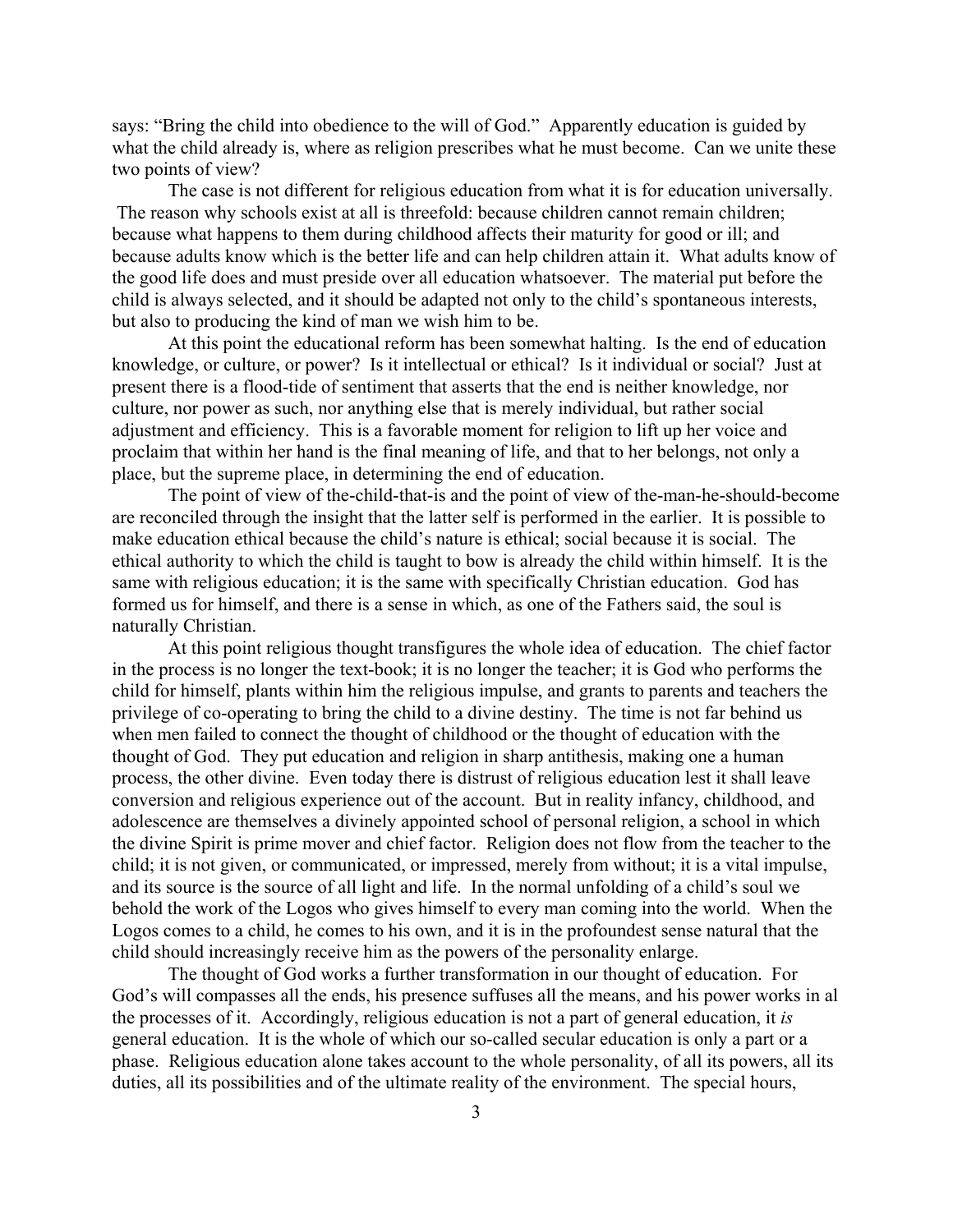places, and material employed in religious training do not stand for any mere department; they represent the inner meaning of education and of life in their totality.

Our practical problem, therefore, is greater than that of organizing a good Sunday school and promoting religion in the home. The spirit of religion must be infused into the whole educational organism. Religion has not separated itself form general education, but public education has separated itself from general education, but public education has separated itself from the vine of which it is a branch. Yet not wholly, for there are leaders of public instruction who see that the end of education is one with the end of life, and that, though religious instruction be excluded from the schools, the spirit of religion should pervade the whole system. The time has not come, it is not very near, when the public school can resume the work of specific religious instruction. We must first learn more of Christian union. But we are needlessly squeamish regarding the limits of the moral and spiritual functions of our school system. The system exists as an expression of the ideals of our civilization. In the most democratic state there is no reason why ideals that are common to the people should not be expressed in the people's schools, even though some citizens should disapprove. We shall never secure an ideal school system by consulting the citizen who has the fewest ideals. Why not assume that some principles of the spiritual life are already settled, and that these principles are

to control our schools? Why should not moral training be made to approach nearer and nearer to the fully unified ideal that is found in our religion? On the other hand, it behooves the home and the church, realizing that they are members of the general educational organism, to relate their work more closely to that of the public school, the high school, and the college. Religious education is not peculiar in method, but only in its aim and in the material as determined by the aim. All the results of modern progress in

educational philosophy, methods, and organization belong to the home and the church as much as to the state schools. Existing organs and methods of religious training—the Sunday school; the young people's society, the junior and intermediate societies, the Young Men's Christian Associations,

the catechism, the lesson systems and lesson helps—arose, for the most part, in response to special needs, and were adopted with no clear consciousness of their possible place in a general scheme of education. This is not a matter of reproach at all. On the contrary, these things have all pursued the normal course of development, which consists first of all in doing the thing that is immediately needed, the theory being left for later working out. But when the theory has been worked out, then the organ that arose in an incidental way may attain to higher usefulness through understanding of its nature, laws, and relations.

This self-conscious, fully reflective step must now be taken. There is a great body of pedagogical philosophy that must be assimilated. There are principles of teaching that must be observed. There is knowledge of the child-mind that must be utilized. There are riches of knowledge in many directions that are waiting to be consecrated to Christ in the service of children and young people.

We cannot longer neglect these things and remain guiltless. The light has dawned, and we must love light rather than darkness. Both the home and the church must rise to their privilege of being parts of the general organism of education. They must realize that they are under as much obligation as the principal or the teachers in a public school to study the child, to master the material and methods of education, and to acquire skill in the educational process. Vastly more time and vastly more money must be devoted to this service, and we must never